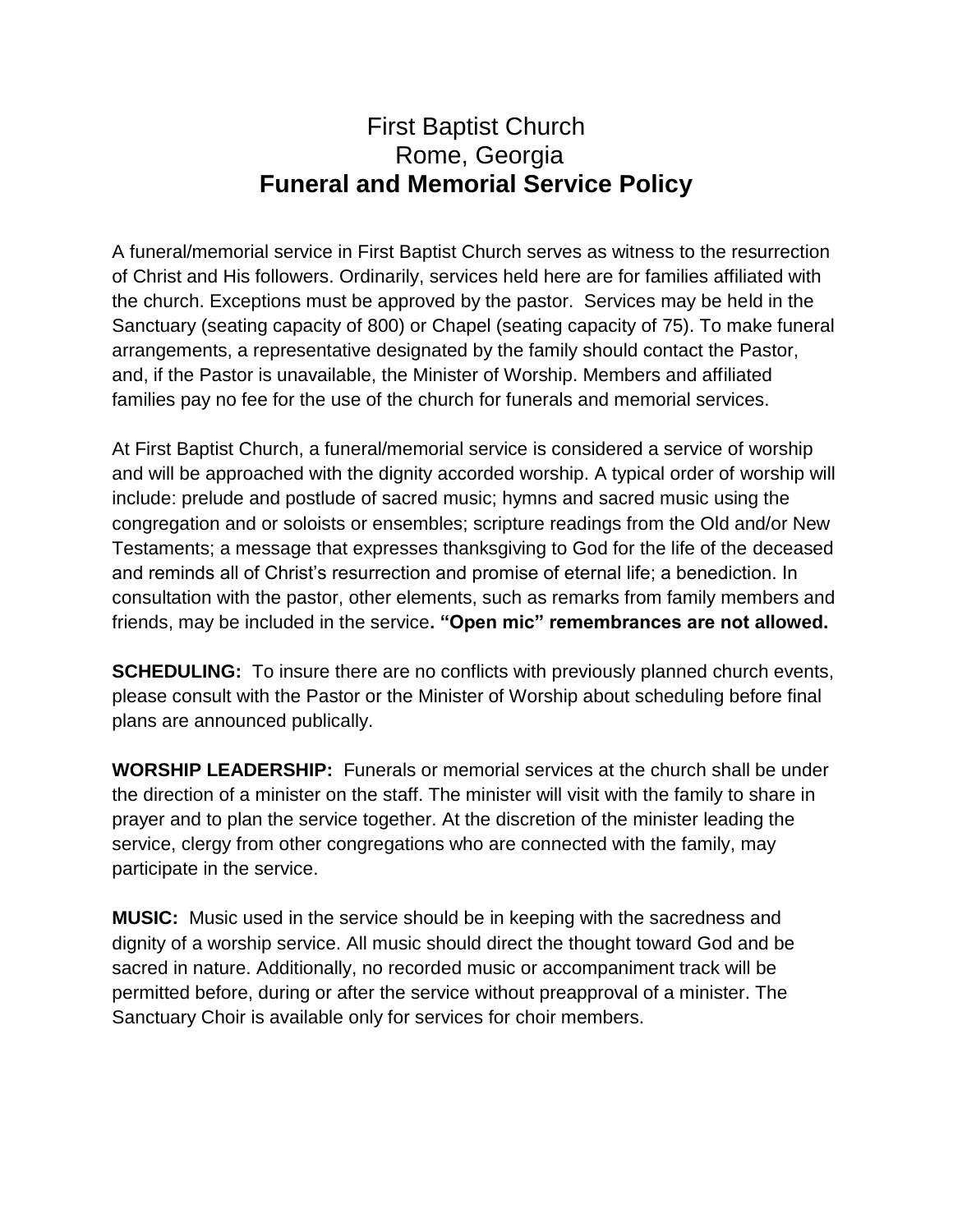**ORDERS OF WORSHIP:** If requested by the family, a printed order of worship can be produced by the church at no charge. The design of the order of worship is simple and dignified. Families may choose to have one of two designs: 1) a folded 8.5 x 11 sheet on paper with a gloss finish with a pen-and-ink drawing of the Sanctuary on the cover and the service and obituary information on the inside; or 2) a half-sheet printed on heavy card stock with the service order on one side and, if desired, the obituary on the other side. In keeping with our desire to make this a worship service, photos, etc. of the deceased or other graphics not be used in the program.

**USHERS:** Ushers for the service will be members of First Baptist. Funeral home staff may also be used, if desired.

**FLORAL DISPLAYS:** Floral displays in the Sanctuary and Chapel are appropriate. To avoid detracting from the worship experience, these are to be limited to two (2) freestanding arrangements. Floral displays may also be placed in the Narthex of the Sanctuary or the Foyer outside the Chapel. Additional flower arrangements sent directly to the church will be placed at appropriate locations determined by the church staff.

Funerals/memorial services are subject to activities at the church. Therefore, at times there may be decorations (i.e. Christmas greenery, Chrismon trees, Lenten drapes on the baptistery cross, etc.) that may not be moved.

**AUDIO RECORDING:** Audio recording of a service held in the Sanctuary is available without charge. This must be requested when planning the service with the minister.

**VISUALS:** First Baptist Church does not have projection capabilities in the sanctuary or chapel and does not use projected images in worship. During the receiving of guests before or after the service, visual projection may only be used outside of the sanctuary or chapel, provided equipment is available. Photography – still or video – is not permitted in the Sanctuary or Chapel during a service. Personal photographs and memorabilia displays are not permitted in the Sanctuary or Chapel but may be placed in the Narthex of the Sanctuary or Foyer of the Chapel.

**CASKET:** When a casket is present, it is to be closed by the funeral director prior to the service, so that attention in the service may be directed to God. Upon request, the church pall is available without charge. The church pall may not leave the church, however, and cannot be used at the cemetery. The family may provide a United States flag for those who have served in the military, or a floral arrangement may be used as a pall.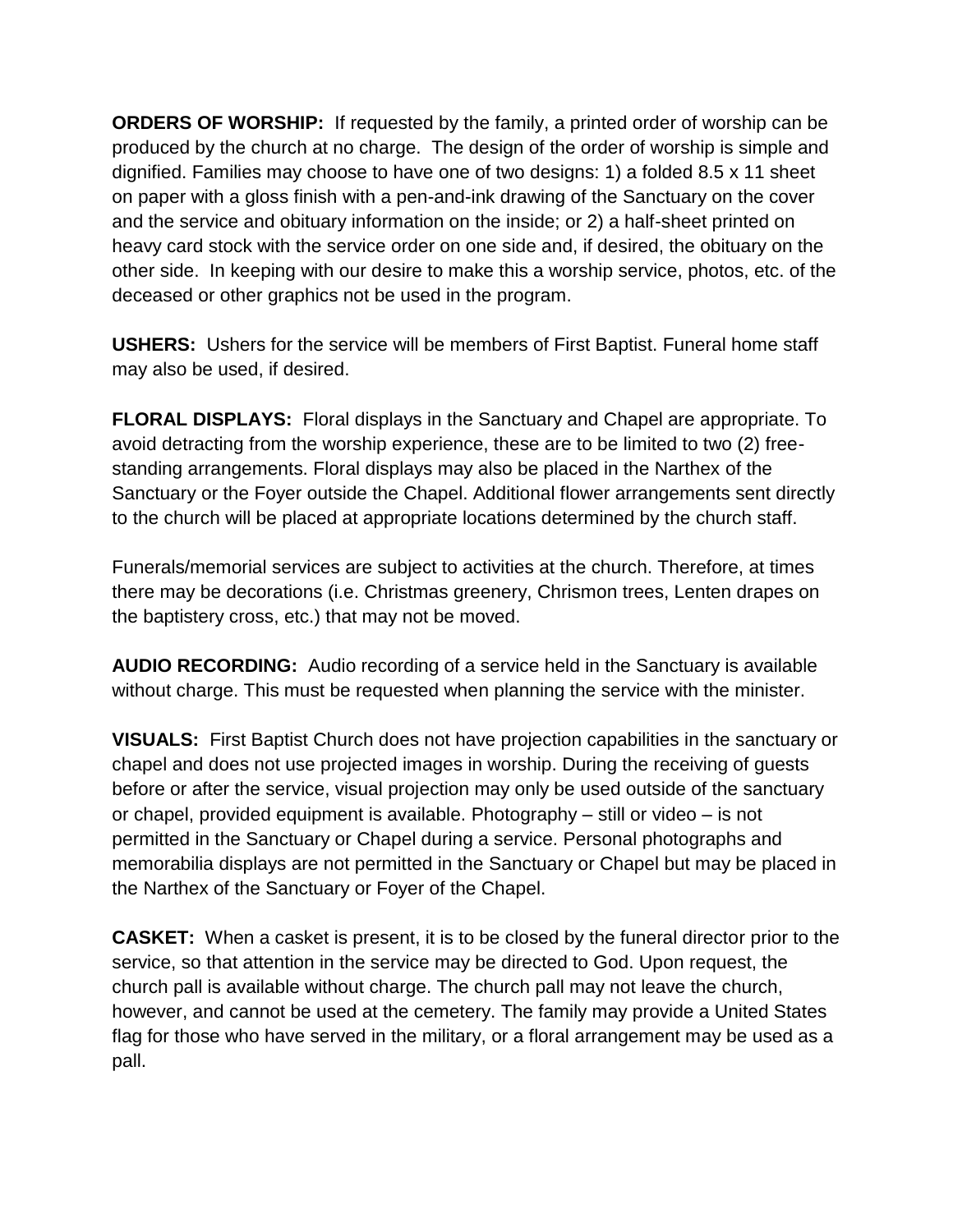**RECEPTION OF FRIENDS**: The family may wish to greet family and friends before or after the service. Arrangements to use church space for this must be made with the minister when planning the funeral/memorial service.

**FAMILY MEAL:** If the deceased was a church member, the church will provide a meal at no cost for family members and out-of-town guests in the church Dining Room on the day of a service held Monday through Friday. For services held on weekends, a meal will be brought to the home on Saturday. Family members should give a final count of those who will be eating to the Pastor's secretary as soon as possible, so that the church will have time to make proper preparations.

**MILITARY/MASONIC HONORS:** Such honors are not considered part of Christian worship, and are therefore more appropriately carried out at the cemetery.

**GRAVESIDE SERVICE:** Graveside committal services may be held before or after the funeral/memorial service. This service typically includes: scripture, prayer, words of committal, and a benediction. The minister will discuss this service with the family.

**MEMORIALS:** Gifts given in memory of a loved one are appropriate and welcomed. First Baptist has a Foundation, or specific ministries of the church may be designated, or charitable organizations of the donor's choice are potential recipients of such gifts. Memorial gifts to the church are kept in a separate account from the church budget. Our financial secretary will see that the family is made aware of who has given gifts so that they will be able to acknowledge the contributions.

**PRE-PLANNING:** First Baptist members are strongly encouraged to pre-plan their funeral/memorial service. A form is attached to this document, or you may pick up a form in the church office or download it from our website. Once completed and returned, the forms will be kept in the church's confidential files; where they will be available for revision. At the time of death, the information will be shared with family members and the minister with whom the service is being planned.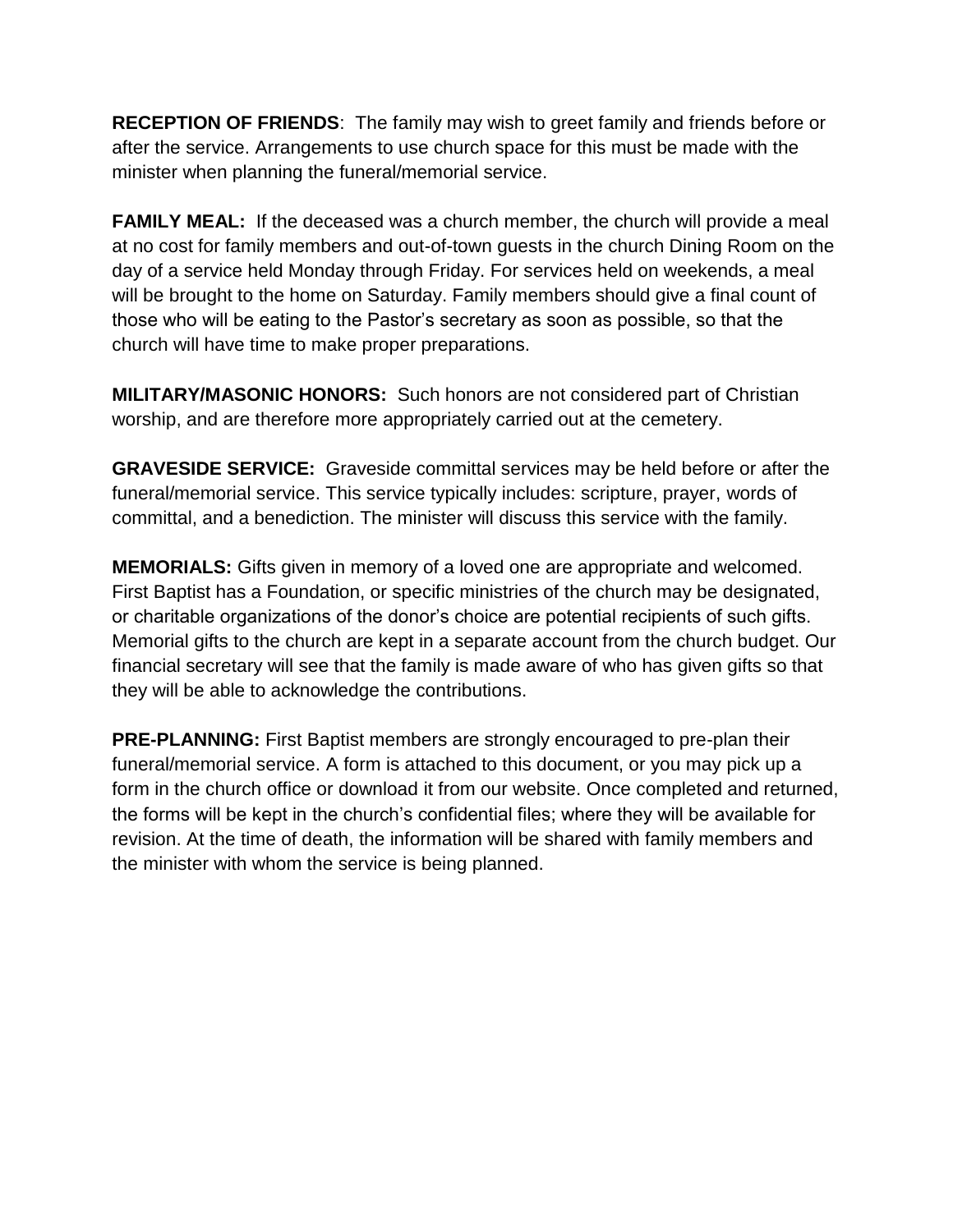# **Funeral/Memorial Service Pre-Arrangement Form**

# **First Baptist Church Rome, Georgia**

*(Please fill out as much of this form as you can. This form is simply an indication of your preferences as of this date. Any of this information can be changed at any time with a call to the Minister of Worship. The church staff will do what we can to honor your preferences, but please understand that everything may not be possible at any given time due to unforeseen circumstances. Upon completion, please mail or give the form to the Minister of Worship, who will contact you with any questions and provide you a copy for your records.)*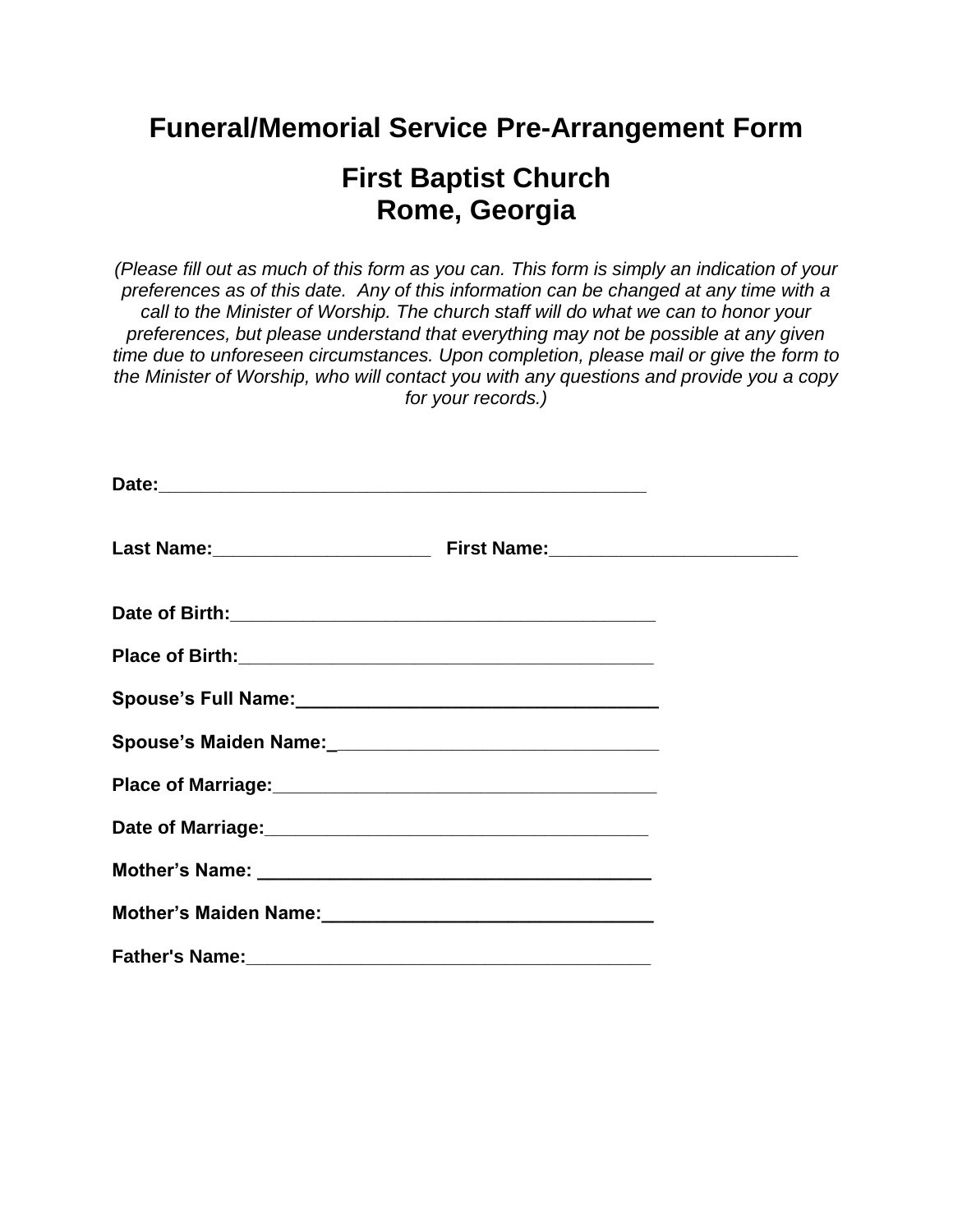**Children's and/or Next of Kin Names, Addresses and Phone Numbers**

### **Work and Education**

| <b>Education (High School):</b> |  |
|---------------------------------|--|
|---------------------------------|--|

**College(s):\_\_\_\_\_\_\_\_\_\_\_\_\_\_\_\_\_\_\_\_\_\_\_\_\_\_\_\_\_\_\_\_\_\_\_\_**

Usual Occupation (most of life): **with any original contract of the set of the set of the set of the set of the set of the set of the set of the set of the set of the set of the set of the set of the set of the set of the** 

**Kind of Business: \_\_\_\_\_\_\_\_\_\_\_\_\_\_\_\_\_\_\_\_\_\_\_\_\_\_\_\_\_\_\_\_\_\_\_\_\_\_\_\_\_\_\_\_\_\_**

**Company:\_\_\_\_\_\_\_\_\_\_\_\_\_\_\_\_\_\_\_\_\_\_\_\_\_\_\_\_\_\_\_\_\_\_\_\_\_\_\_\_\_\_\_\_\_\_\_\_\_\_\_\_\_**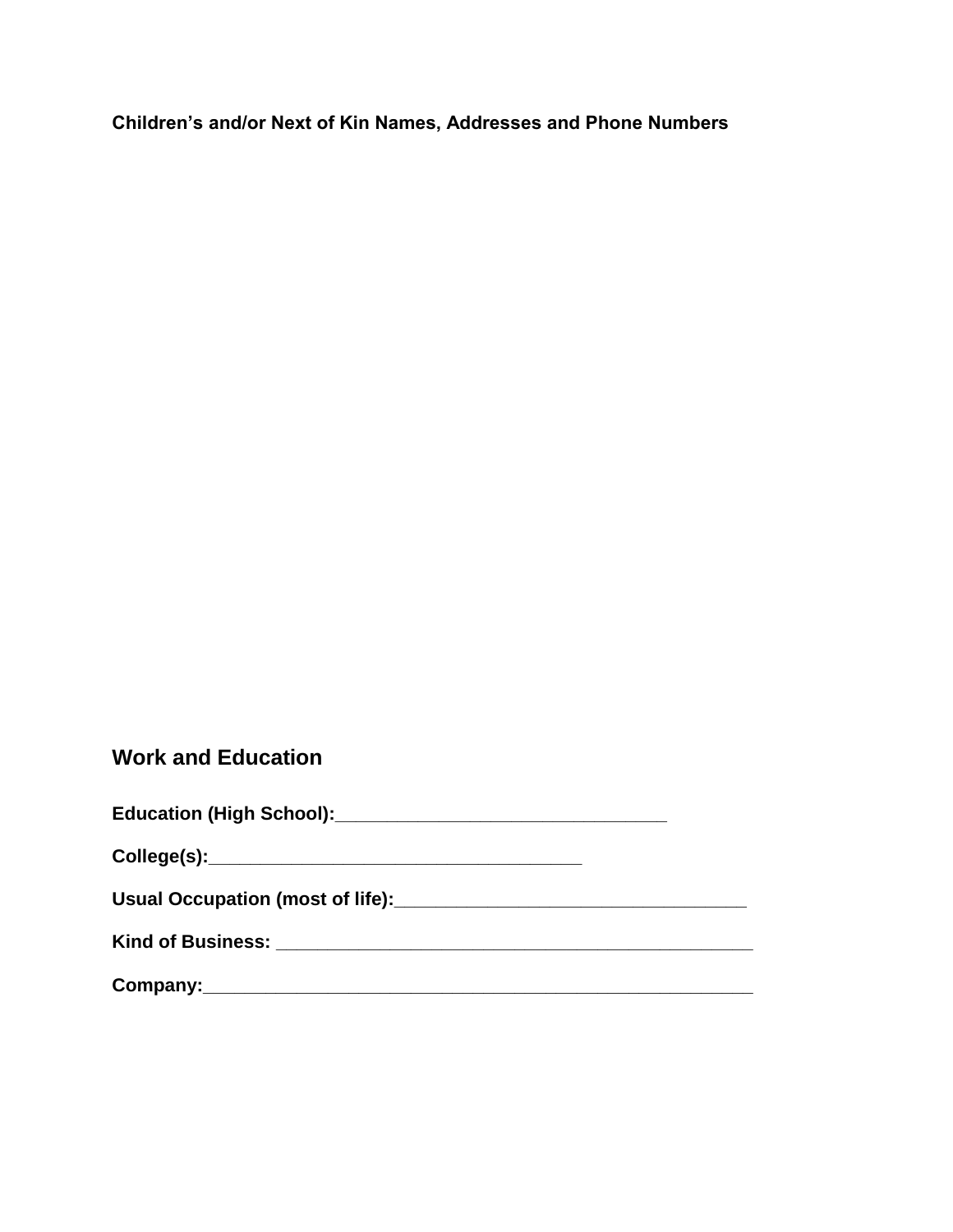#### **Military Records**

| <b>Branch of Service:</b>                              |                                                                                                                                                                                                                                      |
|--------------------------------------------------------|--------------------------------------------------------------------------------------------------------------------------------------------------------------------------------------------------------------------------------------|
| Date Enlisted: __________                              | Rank at Discharge: Nank and Discharge and Discharge and Discharge and Discharge and Disc                                                                                                                                             |
| Date discharged:<br><u>[</u> [11][12] Date discharged: |                                                                                                                                                                                                                                      |
|                                                        | Location of discharge papers <b>contained a set of the set of the set of the set of the set of the set of the set of the set of the set of the set of the set of the set of the set of the set of the set of the set of the set </b> |
| Name of Wars:                                          |                                                                                                                                                                                                                                      |

**Church Activities (places of service, involvement, committees, etc.)**:

\_\_\_\_\_\_\_\_\_\_\_\_\_\_\_\_\_\_\_\_\_\_\_\_\_\_\_\_\_\_\_\_\_\_\_\_\_\_\_\_\_\_\_\_\_\_

\_\_\_\_\_\_\_\_\_\_\_\_\_\_\_\_\_\_\_\_\_\_\_\_\_\_\_\_\_\_\_\_\_\_\_\_\_\_\_\_\_\_\_\_\_\_

 $\overline{\phantom{a}}$  , and the contract of the contract of the contract of the contract of the contract of the contract of the contract of the contract of the contract of the contract of the contract of the contract of the contrac

 $\overline{\phantom{a}}$  , and the contract of the contract of the contract of the contract of the contract of the contract of the contract of the contract of the contract of the contract of the contract of the contract of the contrac

 $\overline{\phantom{a}}$  , and the contract of the contract of the contract of the contract of the contract of the contract of the contract of the contract of the contract of the contract of the contract of the contract of the contrac

\_\_\_\_\_\_\_\_\_\_\_\_\_\_\_\_\_\_\_\_\_\_\_\_\_\_\_\_\_\_\_\_\_\_\_\_\_\_\_\_\_\_\_\_\_\_

\_\_\_\_\_\_\_\_\_\_\_\_\_\_\_\_\_\_\_\_\_\_\_\_\_\_\_\_\_\_\_\_\_\_\_\_\_\_\_\_\_\_\_\_\_\_

\_\_\_\_\_\_\_\_\_\_\_\_\_\_\_\_\_\_\_\_\_\_\_\_\_\_\_\_\_\_\_\_\_\_\_\_\_\_\_\_\_\_\_\_\_\_

**Funeral Service Information**

**Funeral Home Preference: \_\_\_\_\_\_\_\_\_\_\_\_\_\_\_\_\_\_\_\_\_\_\_\_\_\_\_\_\_\_\_\_\_\_\_\_\_\_\_\_**

**Do you have a pre-paid funeral plan with this funeral home? \_\_\_\_\_\_**

**Place of Funeral/Memorial Service: \_\_\_\_\_\_\_\_\_\_\_\_\_\_\_\_\_\_\_\_\_\_\_\_\_\_\_\_\_\_\_\_\_\_\_\_\_\_\_**

**If this place is not available is there an alternative choice for the place of the service? \_\_\_\_\_\_\_\_\_\_\_\_\_\_\_\_\_\_\_\_\_\_\_\_\_\_\_\_\_**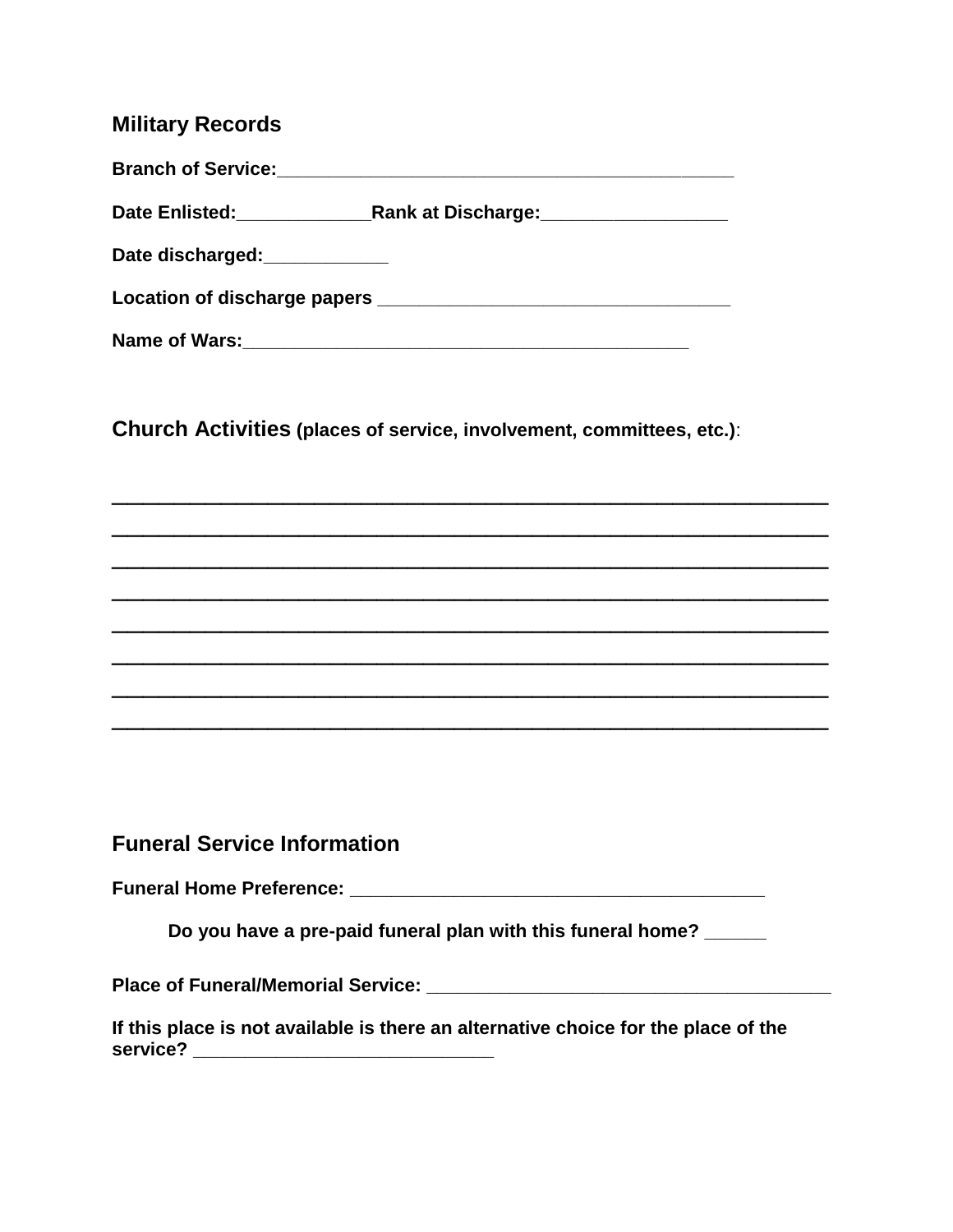| I prefer the visitation to be:                                                          |  |
|-----------------------------------------------------------------------------------------|--|
| The day before the funeral______                                                        |  |
| <b>OR</b>                                                                               |  |
| The day of the funeral________                                                          |  |
| Before the service?______ After the service?________                                    |  |
| I prefer that burial be: (check one)                                                    |  |
| Before the service__________                                                            |  |
| After the service____________                                                           |  |
|                                                                                         |  |
| <b>Flower Preference:</b><br><u> 1980 - Johann Barn, amerikansk politiker (d. 1980)</u> |  |
|                                                                                         |  |
| <b>Officiating Minister(s):</b>                                                         |  |
| <b>Scriptures to be read:</b>                                                           |  |
|                                                                                         |  |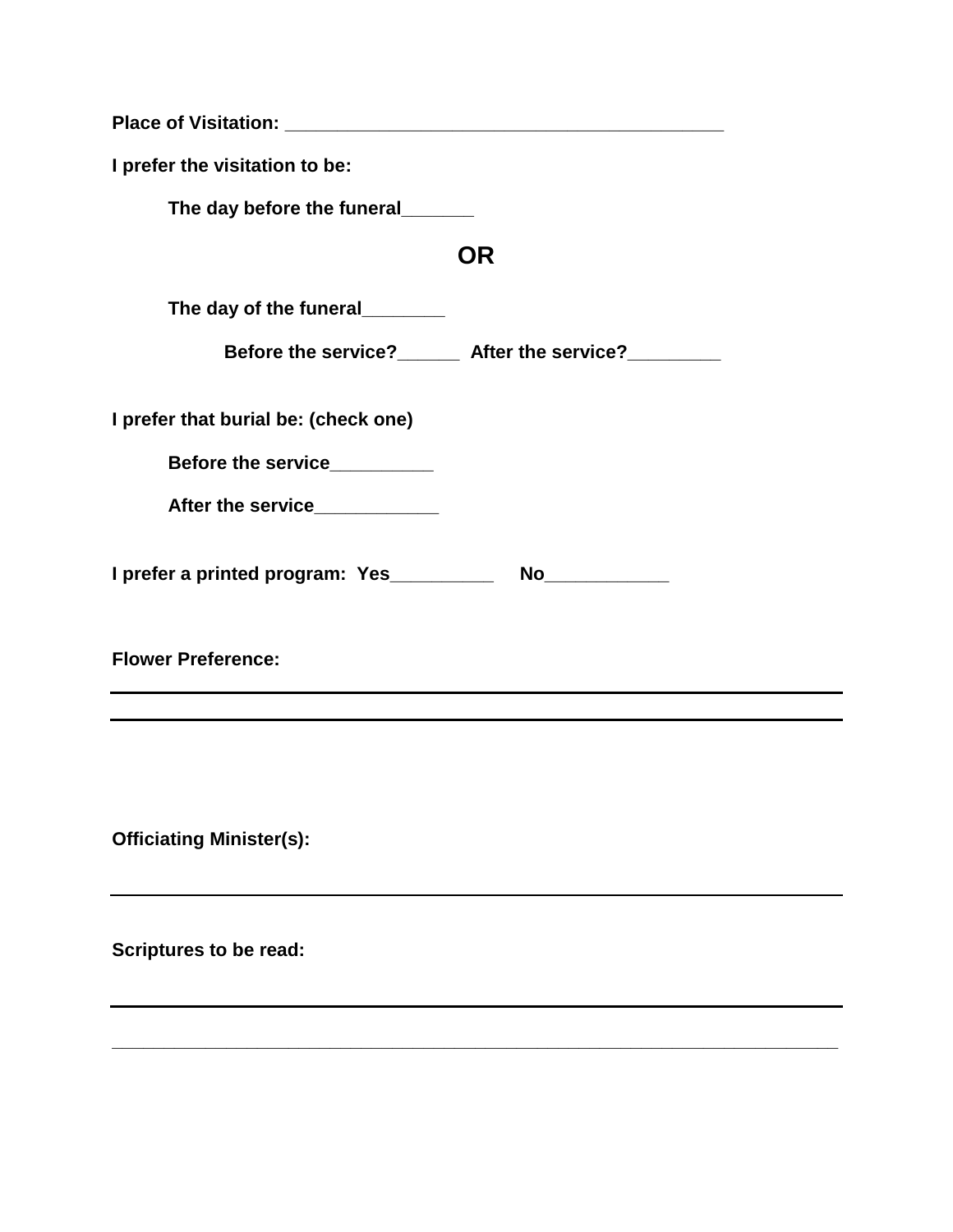**Music:**

|                                      |                          | Organ ______ Piano ________ Both_________ Whatever is available_____                                                                        |
|--------------------------------------|--------------------------|---------------------------------------------------------------------------------------------------------------------------------------------|
|                                      |                          |                                                                                                                                             |
|                                      |                          |                                                                                                                                             |
|                                      |                          |                                                                                                                                             |
|                                      |                          | If the preferred musicians are not available, it will be acceptable for the<br>pastor or minister of worship to find suitable replacements. |
|                                      | $\rule{1em}{0.15mm}$ Yes |                                                                                                                                             |
| Specific music to be sung or played: |                          |                                                                                                                                             |
|                                      |                          |                                                                                                                                             |
|                                      |                          | ,我们也不会有什么。""我们的人,我们也不会有什么?""我们的人,我们也不会有什么?""我们的人,我们也不会有什么?""我们的人,我们也不会有什么?""我们的人                                                            |
|                                      |                          |                                                                                                                                             |
|                                      |                          | ,我们也不会有什么。""我们的人,我们也不会有什么?""我们的人,我们也不会有什么?""我们的人,我们也不会有什么?""我们的人,我们也不会有什么?""我们的人                                                            |
|                                      |                          |                                                                                                                                             |
|                                      |                          |                                                                                                                                             |
|                                      |                          |                                                                                                                                             |
| Pall Bearers (If necessary):         |                          |                                                                                                                                             |
|                                      |                          |                                                                                                                                             |
| <b>Honorary Pall Bearers:</b>        |                          |                                                                                                                                             |
|                                      |                          |                                                                                                                                             |
|                                      |                          |                                                                                                                                             |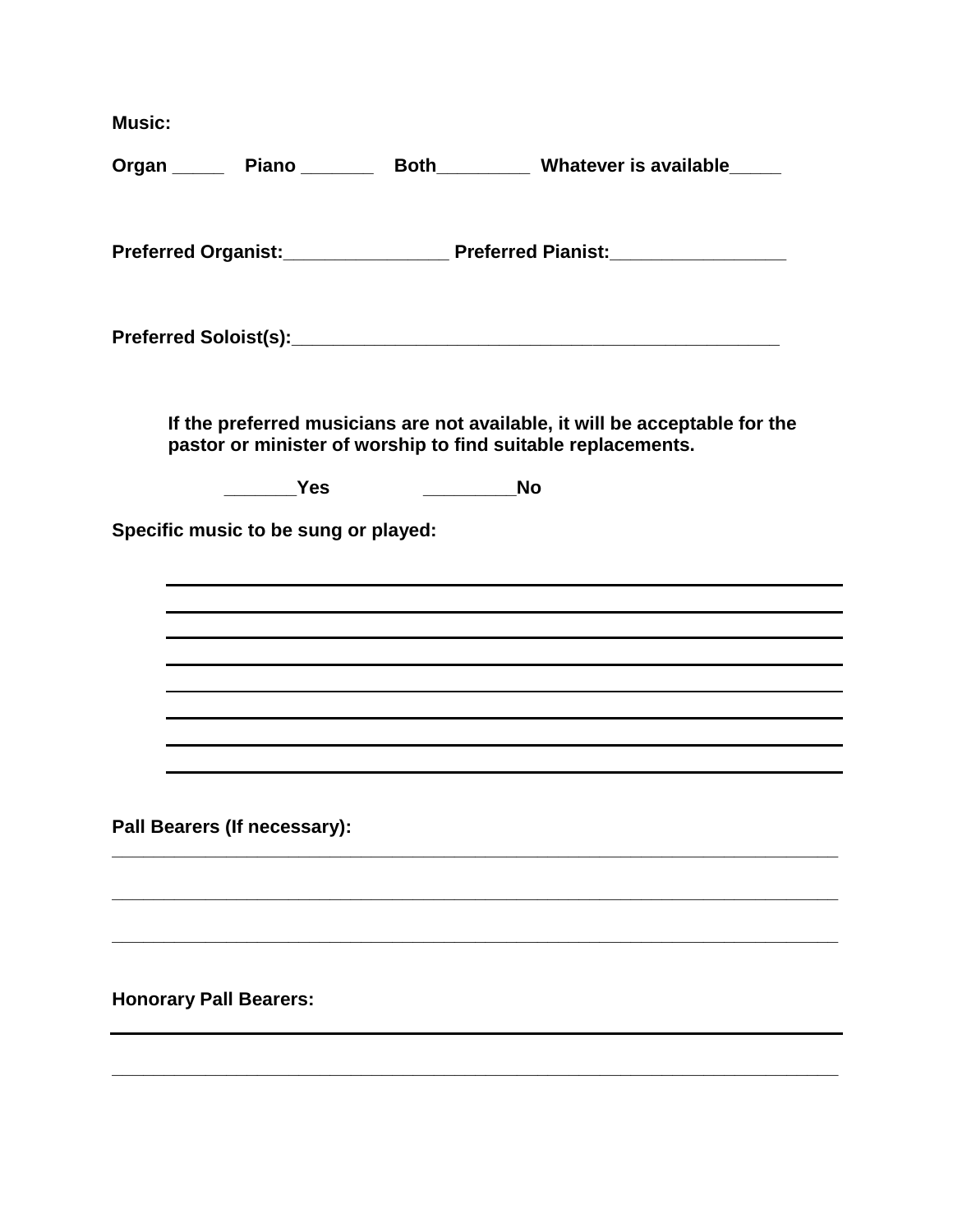Please share any special memories you have of First Baptist Church or activities related to the church:

**Memorials and Charities:** 

### **Disposition Request:**

I prefer:

| <b>Burial</b><br><b>Mausoleum</b> | <b>Cremation</b> | <b>Other</b> |
|-----------------------------------|------------------|--------------|
|-----------------------------------|------------------|--------------|